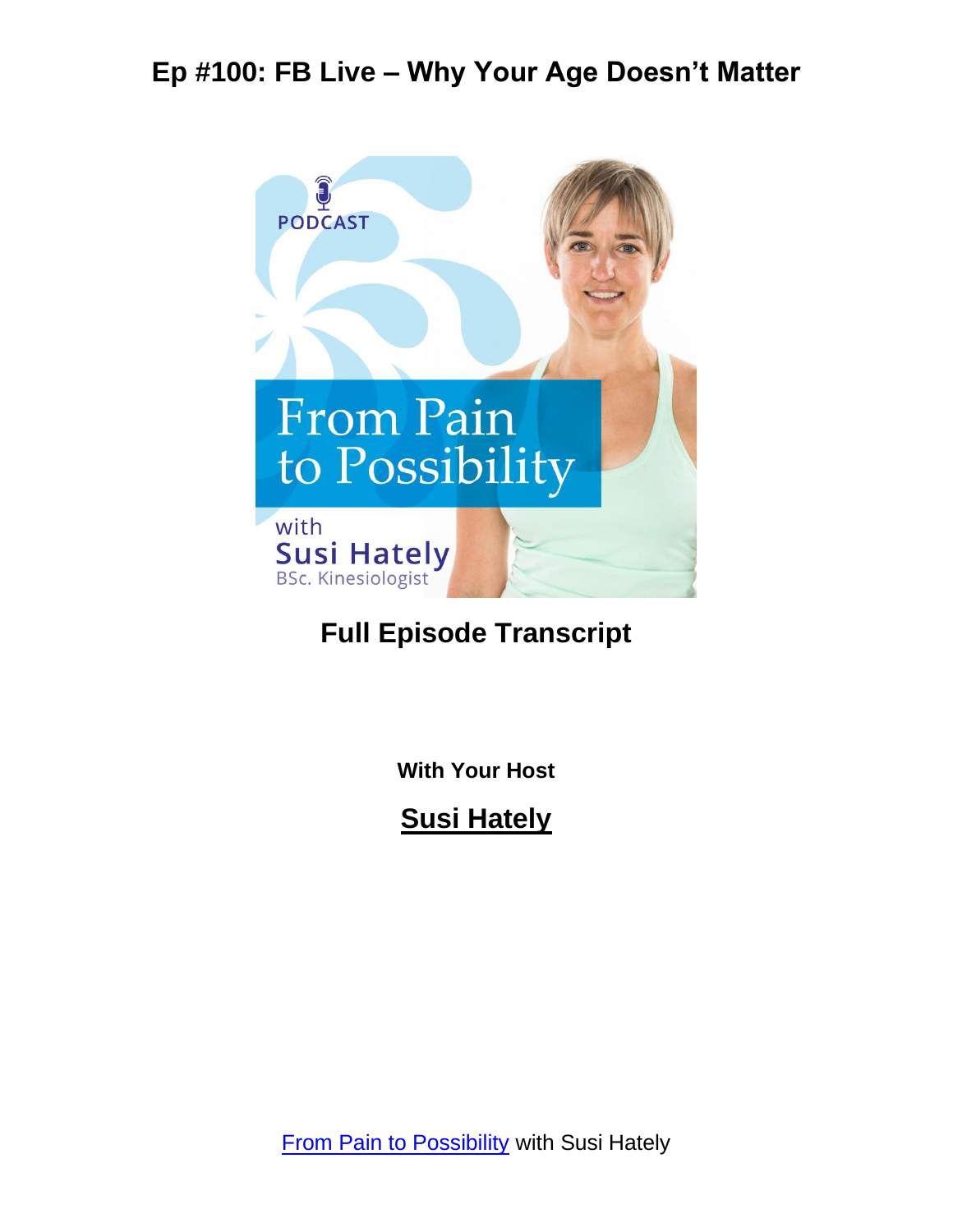**Male Announcer:** You're listening to *From Pain to Possibility* with Susi Hately. You will hear Susi's best ideas on how to reduce or even eradicate your pain and learn how to listen to your body when it whispers so you don't have to hear it scream. And now here's your host, Susi Hately.

Hello, and welcome, welcome back. With this episode I am doing something a little bit different. I'm sharing with you a Facebook Live where I explain why your age does not matter. It came after my teaching a whole series of private and group sessions on a Thursday morning where every single person was over the age of 55, and most were over 65, people were in their 70s. And it would just go to show that you can get better at any age, tissue can change.

I just finished up a great morning of teaching private sessions. I started at six in the morning here, Mountain Time, finish up at 1:30. And today, almost all of my clients were over 55. One was in her 70s, a few were in their 60s. And the reality is, is something that I've seen all through my career because I've been so fortunate to be working with people who are always older than me, a lot of them are a lot older than me. And even as I've crested 50, my clientele is still older than me.

And here's the thing that I know to be true, that continues to repeat itself, is it really does not matter your age at all. It does not matter your age in terms of your ability to become well, to get out of pain, or to reduce compensation patterns, to get back to living the life that you want to live. I had one client today, she has two granddaughters. One she has to go fly, the other one who the granddaughter is 21 pounds and she was figuring out how to bring her into a crib.

The distinction is, is that what you do need to know how to do is how to be specific and how to choose significantly in what it is that you do do in terms of recovery. But I really, really, really, really want to get the message across that you can get better, even when you are over 55. When you're over 50, when you're over 60, right?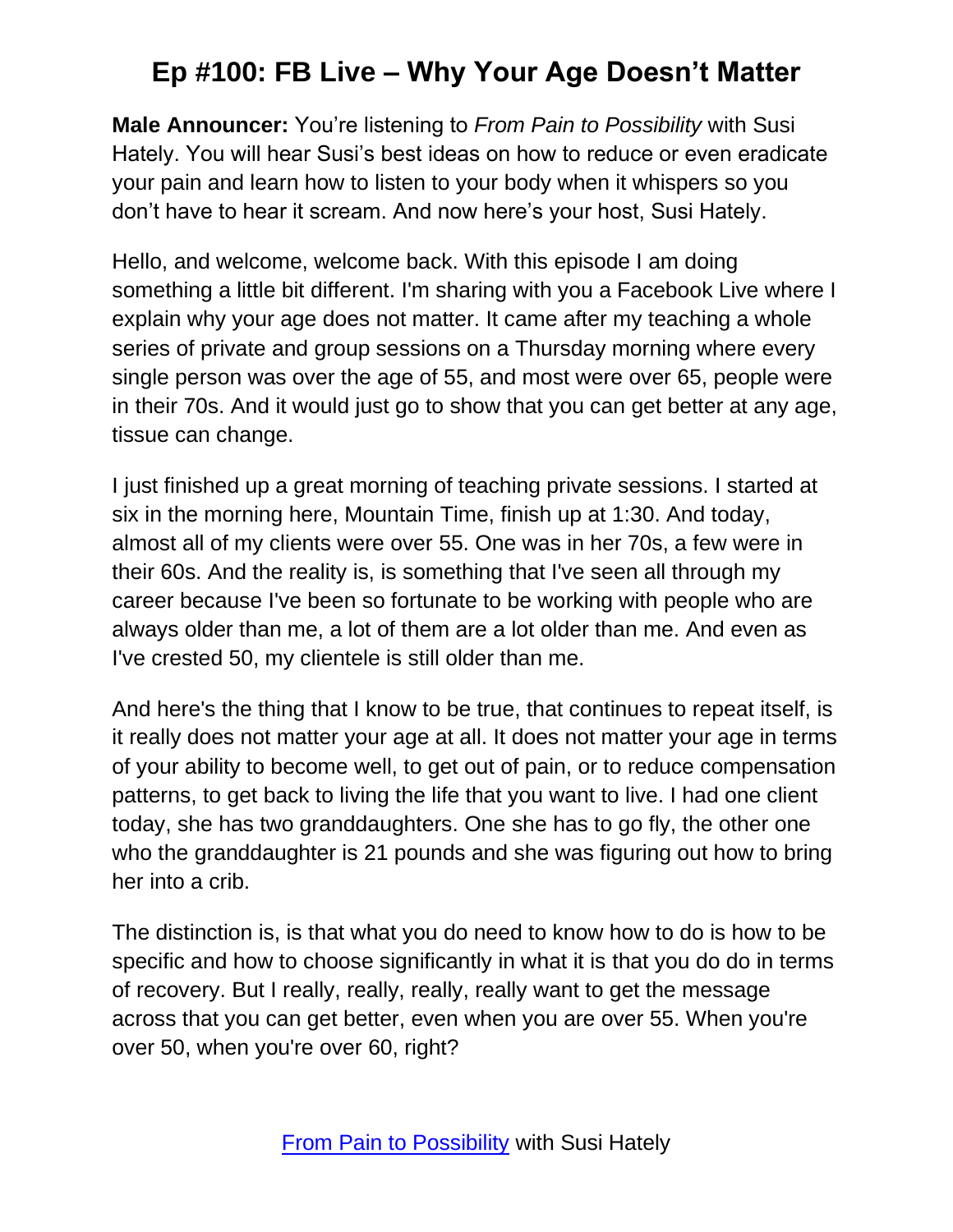One client today, she plays pickleball. She fell on her knees and she hurt herself, she's 70 plus years old. And guess what? She is almost recovered from that fall and that was not even a month ago. So the thing is, is that it's just about how you go about doing this. Even if you're in line for a replacement surgery or just a surgery period, whether it's a hernia surgery, or a knee replacement, or a hip surgery, then how you do the recovery is what's important. It's not that your age plays a place in it.

Unfortunately, we are told so often by so many people that, well, you know, you're getting older. Like that's the thing. Even for me at 50, the number of times I'm hearing, "Well, you know, you're over 50." I'm like and how did this change from a year ago when I was still 49? But it's this message that we start to hear over, and over, and over again. And it's like we've got to pretend perhaps like that we don't hear it, yeah?

Because the reality is that how you move matters. You can move and improve your movement, absolutely. You just have to pay attention and watch and just listen for all those other voices that are utilizing old research because what you have to get, all those years ago when I was in university and we were learning about older people and how decrepit older people became, do you know where that research was coming from? Where do you think most older people were? In a second nursing home, right?

Whereas these days, that's not the case. There's so many stories of people who are doing remarkable things with their body that aren't that remarkable. But the cool thing is the research is catching up to what is reality. And that so much can change, that even if you have osteoarthritis you can still function in a high way. It's a matter of how are you working with your body.

So when I was younger and I was working with lots of people with osteoarthritis, what I was helping them do is move their hips better, get a little stronger, and their osteoarthritis did not go away, however how they loaded their joints changed so the pain that they were experiencing absolutely did go away. Did we change the degeneration in the joint? No. Did I change some of the inflammation? Probably.

[From Pain to Possibility](https://www.functionalsynergy.com/podcast/) with Susi Hately